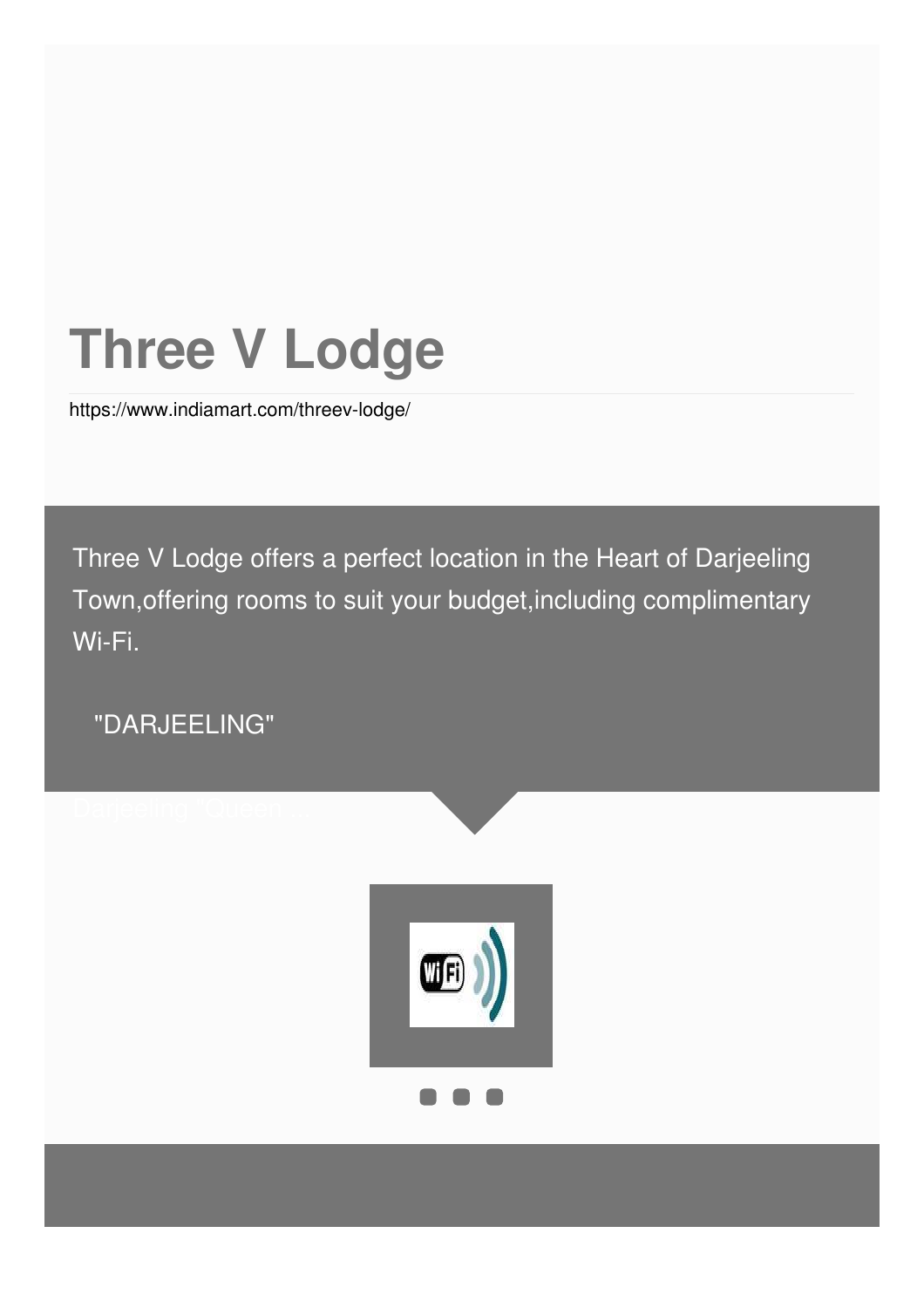### About Us

Three V Lodge offers a perfect location in the Heart of Darjeeling Town,offering rooms to suit your budget,including complimentary Wi-Fi.

#### "DARJEELING"

Darjeeling "Queen of Hills" is a Himalayan city in the Indian state of West-Bengal.It is internationally renowned as a tourist destination,along with its tea industry Darjeeling Himalayan Railway,a UNESCO World Heritage Site.It is "hill town headquarters"of Darjeeling district with a partially autonomous status within the state of West Bengal.The town is located in the Mahabharat Range or Lesser Himalaya at an average elevation of 6,710 ft(2,050m).

The District was part of the dominions of the Raja of Sikkim. In 1706 what is now the Kalimpong subdivision of the District was taken from the Raja of Sikkim by the Bhutanese. The Rajas later became engaged in unsuccessful struggles with the Gurkhas who had seized power in Nepal and invaded Sikkim in 1780. During the next 30 years they overran Sikkim as far east as the Tista and conquered and annexed the Terai. In the meantime war broke out between the East India Company and the Nepalese at the end of which in 1817 by the treaty of Titaliya the tract which the Nepalese had wrested from the Raja of Sikkim was ceded to the Company. The Company restored the whole of the country between the Mechi and the Tista to the Raja and guaranteed his sovereignty. Sikkim was thus...

> **For more information, please visit** <https://www.indiamart.com/threev-lodge/aboutus.html>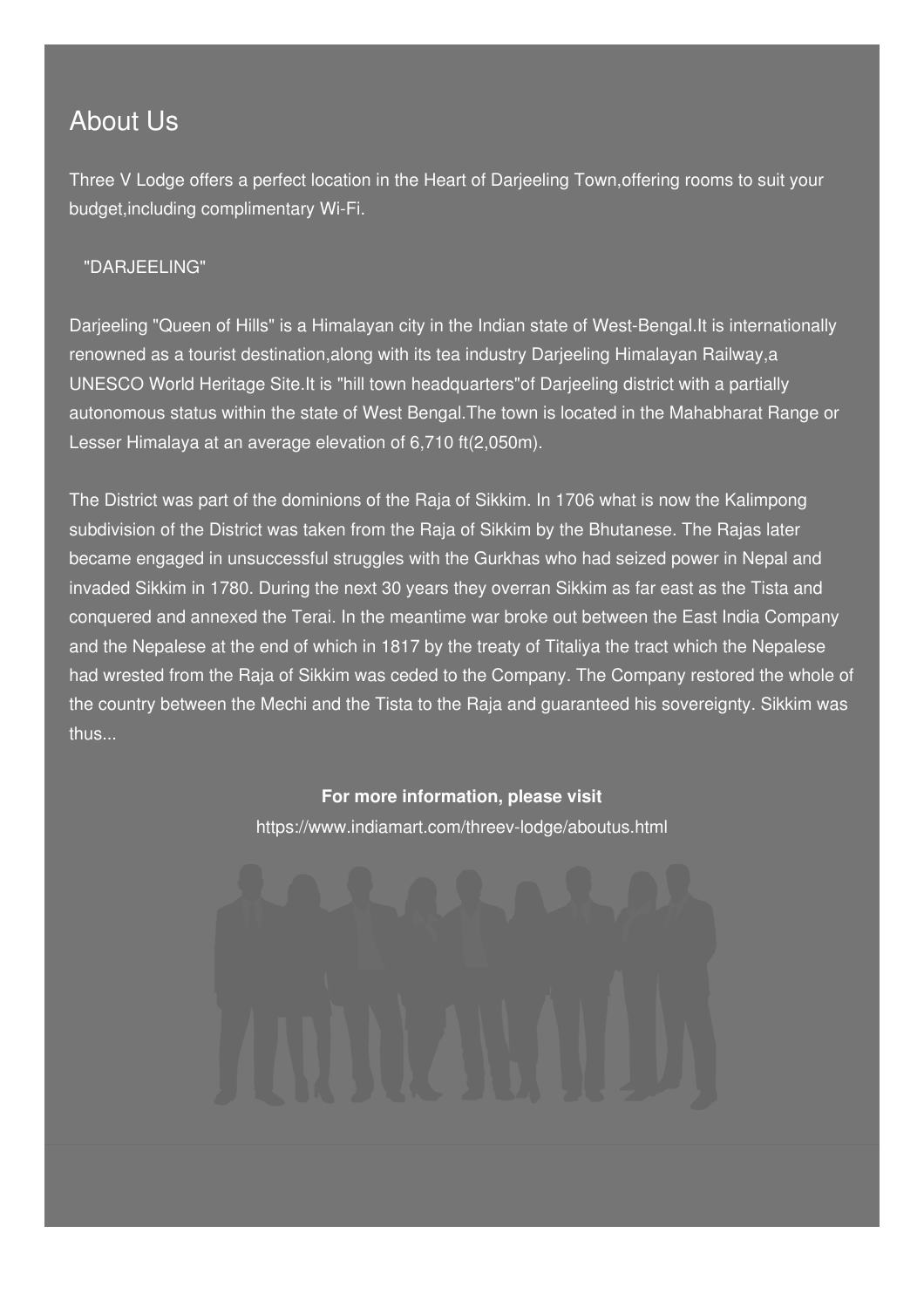#### **OTHER SERVICES**





24 Hours Room Service



**Restaurants Services** 



**Transport Services**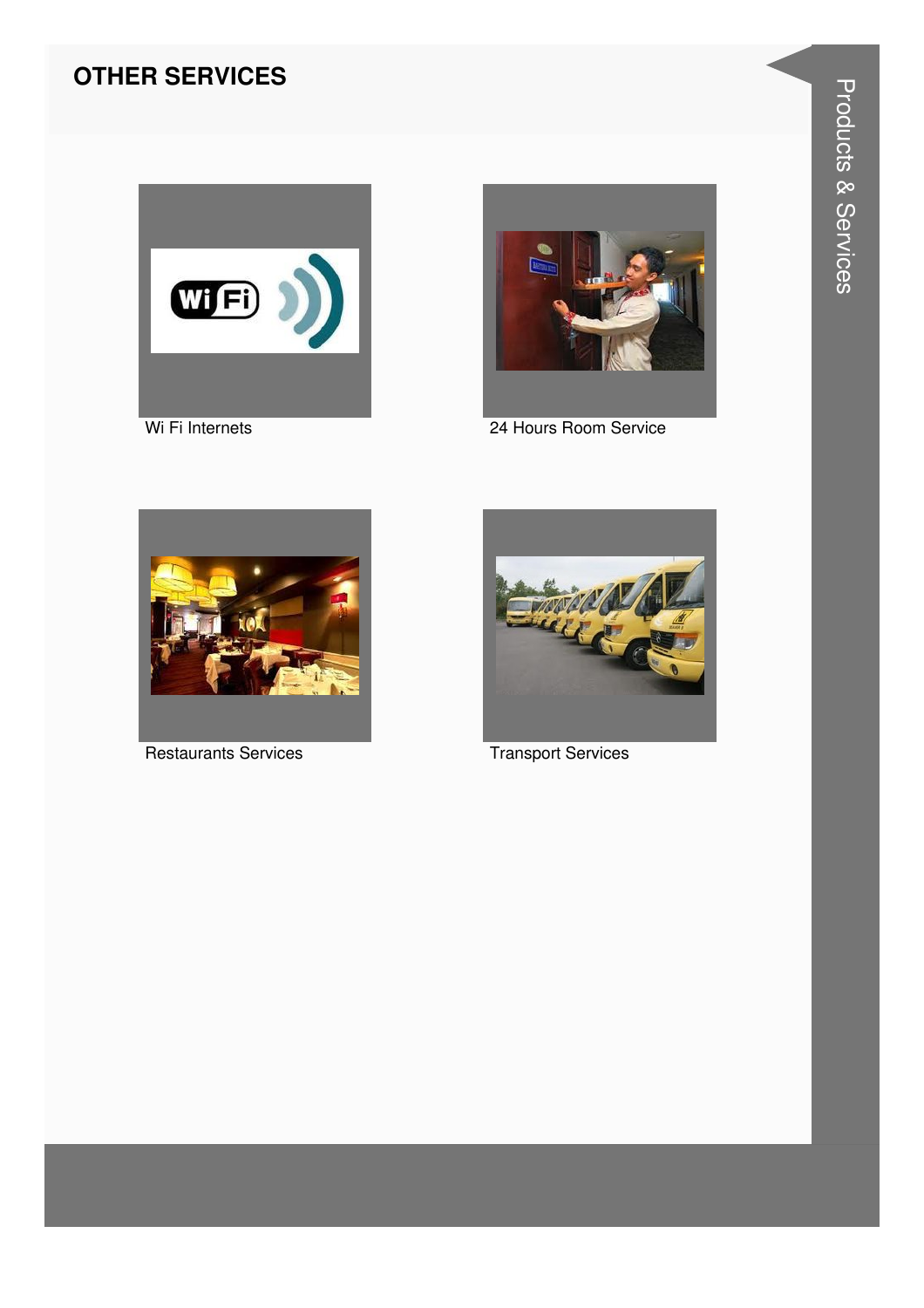### **OTHER SERVICES:**



**Laundry Service** 



**Well Furnished Rooms** 



**Travel Desk**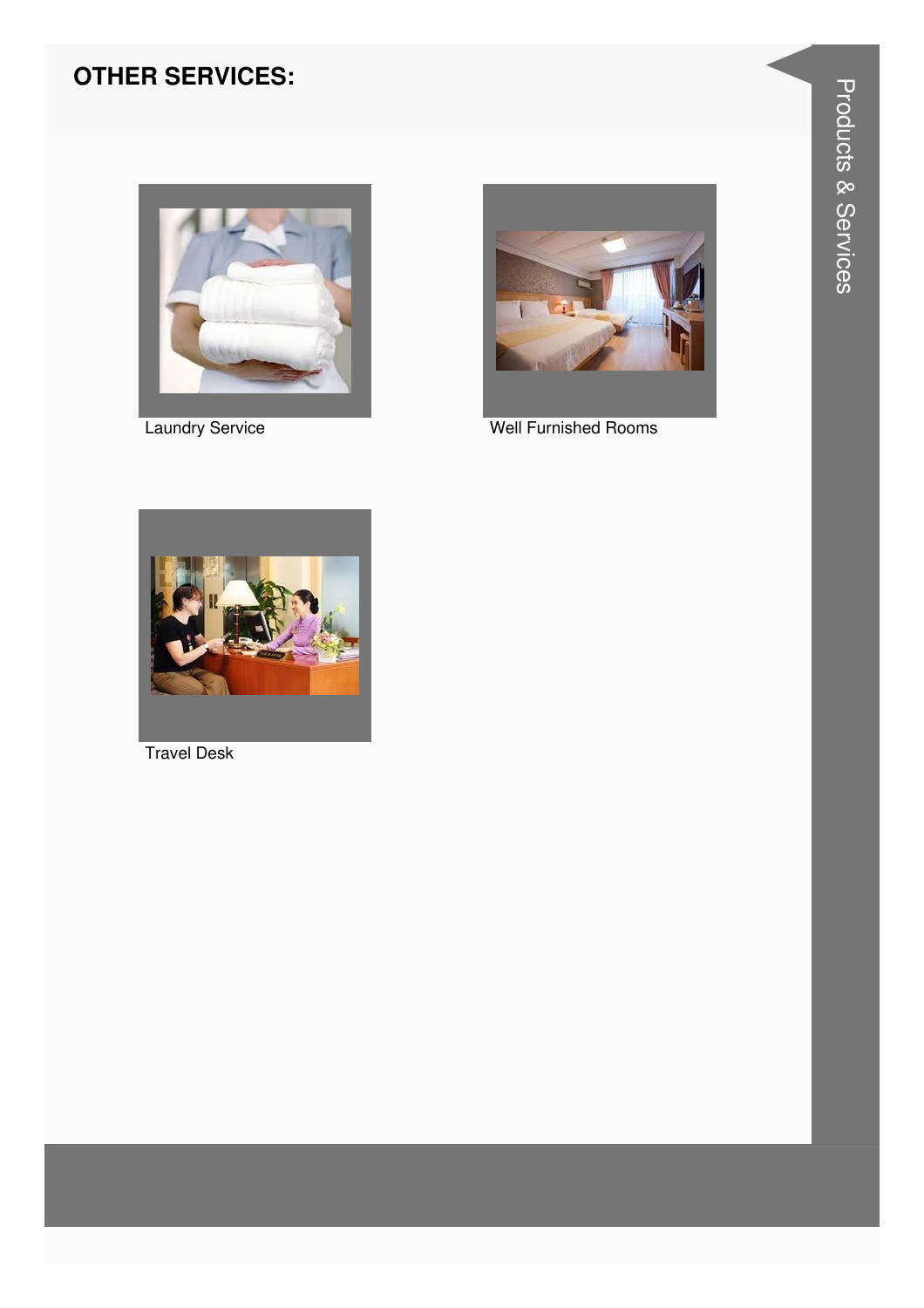## Factsheet

Nature of Business **in Accord Exporter and Service Provider**